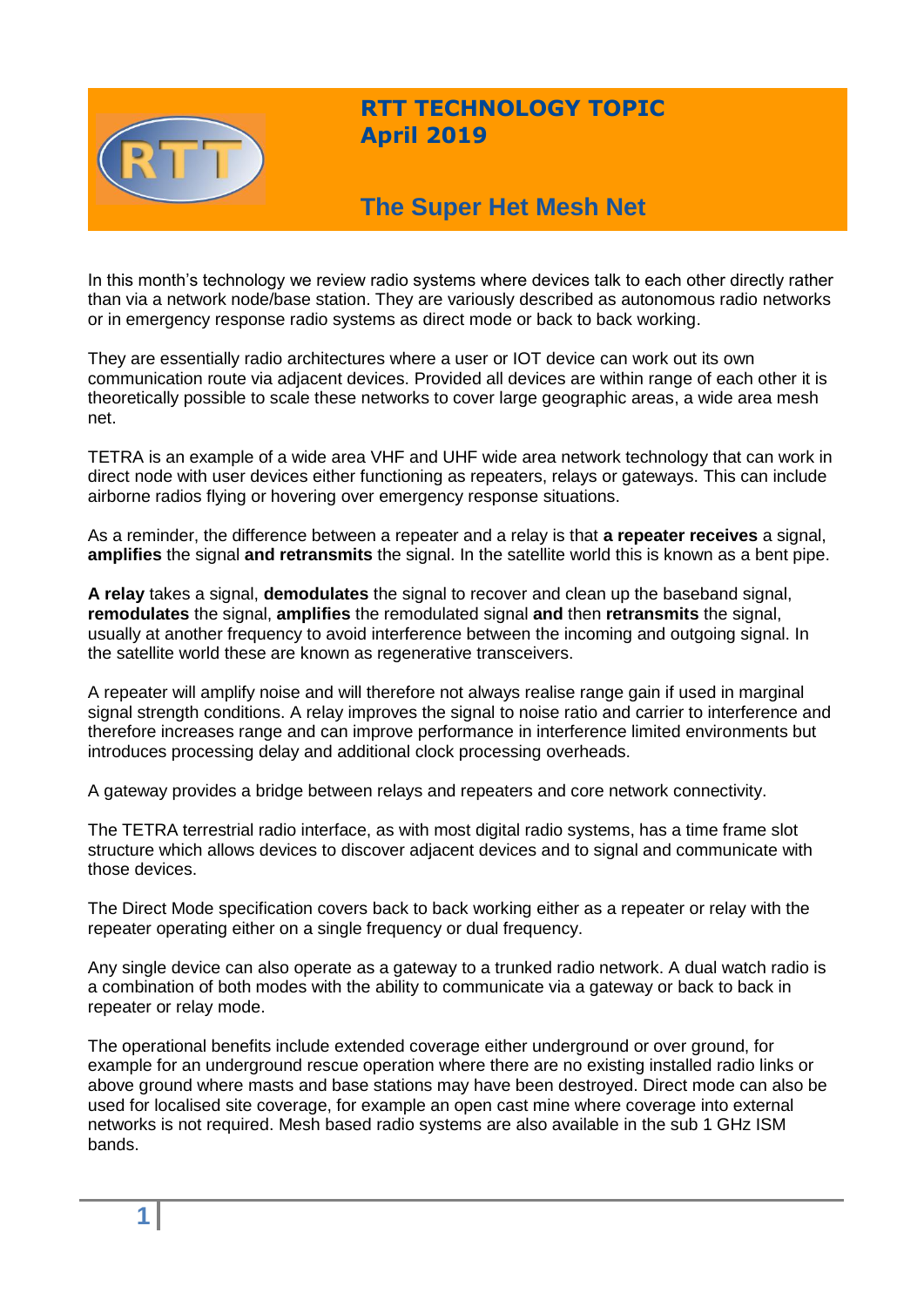Many local area and personal area networks standards including Bluetooth and Wi-Fi support direct mode operation, often described as a piconet and/or ad hoc network.

Standard (Classic) Bluetooth devices are an example of an ad hoc piconet where a master device controls up to seven slaves per piconet, the slaves communicate with the master device but not each other but a slave can participate in more than one piconet. These multiple piconets are described as scatternets.

These protocols require regular listening and response are therefore modified for devices where low power consumption is critical. This is documented in the 4.0 and 5.00 Bluetooth Low Energy (BLE) specifications and essentially makes the master device responsible for minimizing polling overhead.The protocols support power idle mode operation, fast device discovery, and point-tomultipoint data transfers.

The Wi-Fi direct protocol covers similar territory specifying peer top peer ad hoc networking, automated device discovery and inter device capability awareness, power management and infrastructure-less connectivity with the devices acting as autonomous access points. Devices can also operate in simultaneous mode supporting P2P and internetwork communication, effectively equivalent to the TETRA dual watch radio protocol.

Cellular networks could theoretically support direct mode operation as a commercial service offer. The LTE standards from Release 10 have supported relay and repeater modes to support the implementation of air to ground LTE for major event coverage and public protection and disaster relief (PPDR) operation.

The definition of an LTE relay is a device that receives, demodulates and decodes data, applies error coding and the retransmits to a user or IOT device or another relay. This is effectively infrastructure without a wired connection.

The relays can either operate as half duplex where communication is supported in both directions but not at the same time or full duplex where time slots are allowed to overlap with the later requiring some careful RF planning not always consistent with ad hoc network deployment. There is no point in flooding an area with relays to provide instantaneous additional capacity gains if all they do is raise the interference floor.

Counter intuitively it can be easier to manage ad hoc additions to a network where the devices operate in band rather than in adjacent channels. This has led to subsequent study work on the use of in band relays and repeaters to provide in band backhaul, front haul and cross haul for 5G urban connectivity, addressed in detail from Release 15 onwards.

The use of relays and repeaters that remain under the control of the network operator is a perfectly comfortable concept. The use of repeaters and relays in an autonomous or partially autonomous network particularly when scaled to wide area radio is not so simple either commercially or technically.

Commercially there is an issue of how to bill for a service that could theoretically be interdependent of the network. Provided user devices are within range of each there is no technical reason why any of the end to end routing should go through the core network but that implies that the network has no visibility to the traffic exchange and no control over the interference that could potentially be generated by the devices operating in ad hoc mode.

There are ways round this, for example devices only search for other direct to device links when there is no available network service and the billing event is captured and uploaded to the network when connectivity is re-established. The alternative connection model is when devices are connected via other devices to a Node B. Here the problem is not a billing issue but a user